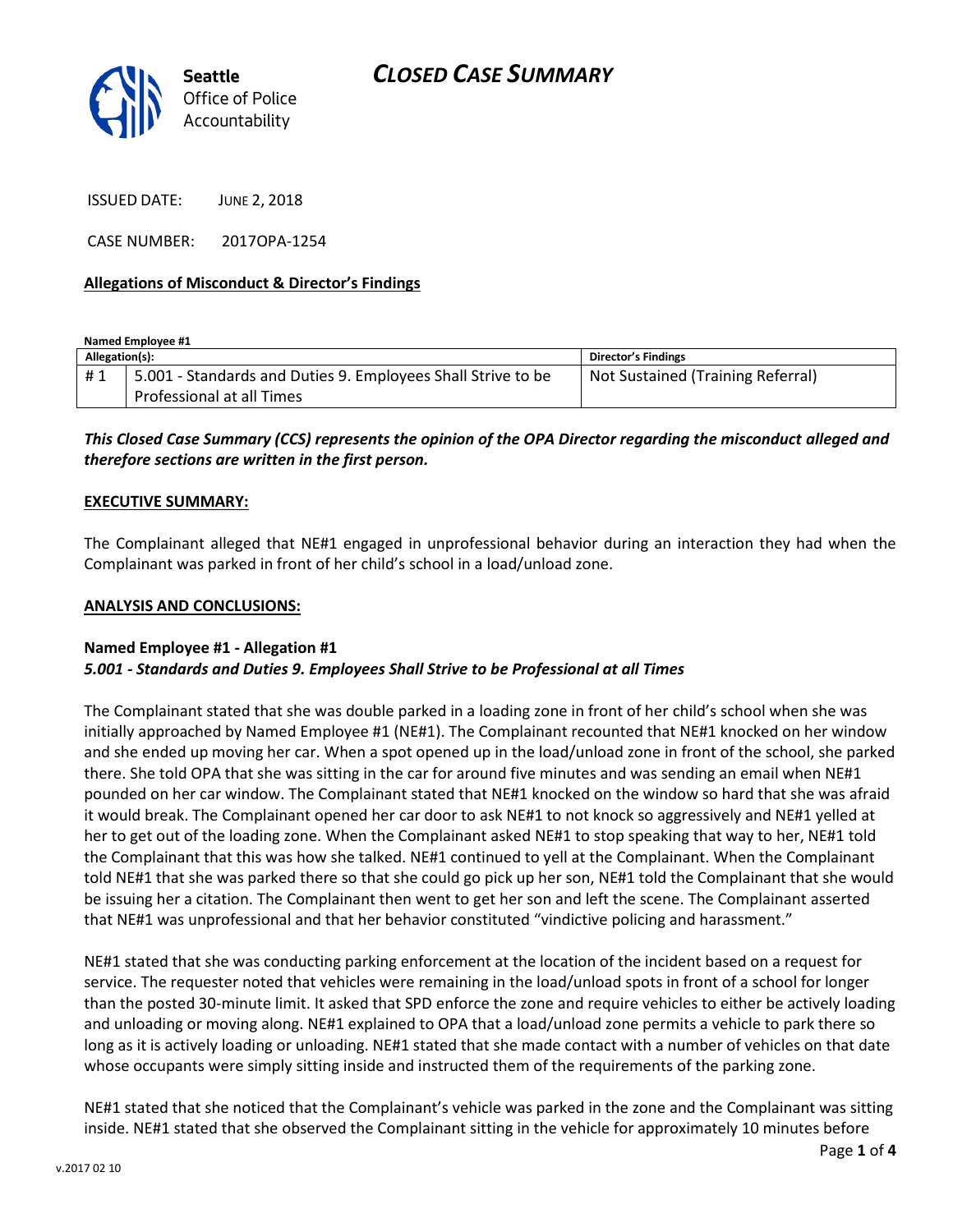



OPA CASE NUMBER: 2017OPA-1254

NE#1 made contact with her. NE#1 told OPA that she politely knocked on the window and told the Complainant that she could not be sitting in the car. NE#1 described the Complainant as immediately aggressive. The Complainant stated that she was there to pick up her child and NE#1 told her that there were approximately 200 children that needed to be picked up. NE#1 stated that the Complainant kept getting angrier and would not let her finish a sentence. She told NE#1 that she was going to go inside and get her child and that NE#1 better not write her a ticket. NE#1 told the Complainant that she was not going to issue her a citation. The Complainant then got her child, returned to her vehicle and drove off.

NE#1 explained to OPA that it would have been fine if the Complainant was waiting for her child to walk out of the school because this would constitute active loading. Here, however, the Complainant had to go inside to get her child, but was simply sitting in her vehicle. This, in NE#1's opinion, violated the requirements of the parking zone.

NE#1 told OPA that she was not disrespectful or unprofessional towards the Complainant. She further stated that her tone and demeanor did not escalate this incident in any way. NE#1 was asked about the allegations of unprofessionalism made against her in prior OPA cases and stated that she believed that she received such complaints, in part, because she tried to offer "information" to the civilians she interacted with. She stated that sometimes the civilians did not like the information and, thus, errantly believed that NE#1 was being unprofessional.

During its investigation, OPA interviewed an employee of the school who indicated that she did not understand why NE#1 was making people leave the parking zone. She stated that zone was purposed for child pickups.

OPA further reviewed video of the incident. This video, which had no audio and did not capture the conversation between NE#1 and the Complainant, showed NE#1 approaching the Complainant's vehicle and knocking on the window. From my review of the video, it appeared that NE#1 knocked twice at most and the Complainant opened her door. The knocking did not appear to be aggressive, or, for that matter, knocking that seemed likely to break the car window as the Complainant had described. The video showed NE#1 standing at the open car door for a period of time until the Complainant got out. They both then stood next to the open door, apparently speaking. The video does not show their faces, so I cannot determine whether the conversation was animated and whether either or both of them were yelling. The Complainant then took a bag out of her car, closed the door, and walked past NE #1 towards the school. Something then caused the Complainant to abruptly turn around and walk back towards the front of her car, apparently following NE#1. Both disappeared from view of the camera at that time. The video showed a woman with a child and dog who stopped in the middle of the sidewalk and looked in their direction. After a period of time, the Complainant walked towards the school looking back over her shoulder. There was no further interaction between NE#1 and the Complainant captured by the video.

Lastly, OPA verified that the Complainant was not issued a ticket by NE#1 on the date in question and also determined that the Complainant had received twenty-six parking citations since May 2015.

SPD Policy 5.001-POL-9 instructs that SPD employees shall strive to be professional at all times. It further states the following: "Regardless of duty status, employees may not engage in behavior that undermines public trust in the Department, the officer, or other officers." Officers "will avoid unnecessary escalation of events even if those events do not end in reportable uses of force."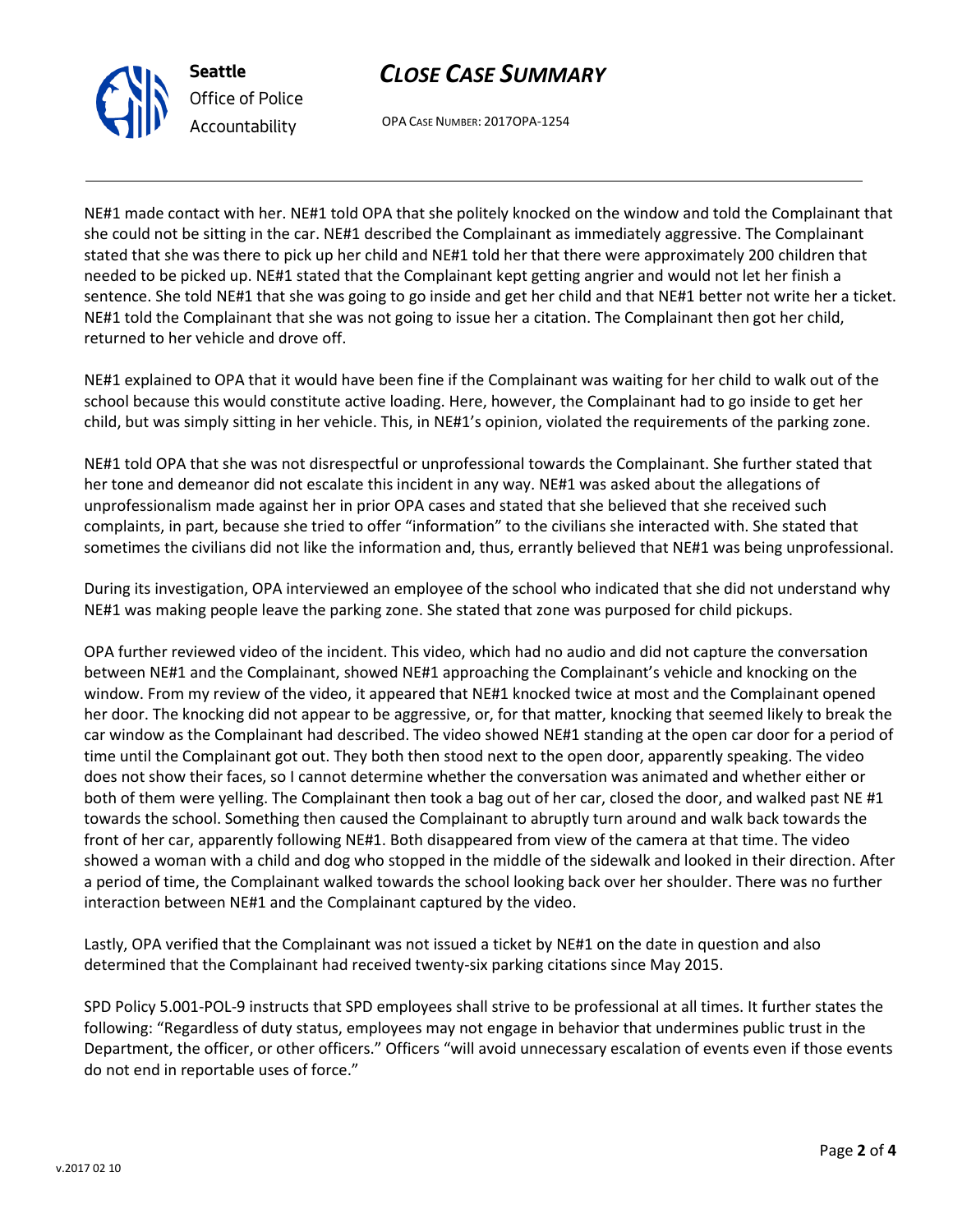

# *CLOSE CASE SUMMARY*

OPA CASE NUMBER: 2017OPA-1254

Here, there is a dispute of fact as to what occurred. The Complainant alleged that NE#1 was unprofessional; however, NE#1 denied engaging in such behavior. The video of the incident depicted an interaction between the two, but because of the absence of audio, I cannot determine conclusively what occurred. Accordingly, when applying a preponderance of the evidence standard, I am unable to recommend that this allegation be Sustained as against NE#1.

That being said, I note that, over the last two years, NE#1 has had thirteen OPA complaints initiated against her involving professionalism allegations. While six of those cases were investigated, only one of those cases resulted in a sustained finding. Virtually all of the others were deemed inconclusive, which does not mean that the misconduct did not occur but only that OPA could not prove it when applying the required burden of proof. However, in two of those cases, OPA made recommendations that NE#1's chain of command take steps to address her ongoing concerning behavior. Moreover, in six other cases, OPA classified the professionalism allegations as Supervisor Actions and directed NE#1's chain of command to discuss these matters with her and counsel her on her behavior.

The two OPA investigations that resulted in recommendations to NE#1's chain of command are worth outlining here. In 2017OPA-0940, OPA issued NE#1 a Training Referral that instructed that her chain of command retrain her as to the elements of the Department's professionalism policy and to consider placing a temporary restriction on her working off-duty until she demonstrated that she could conduct herself consistent with the very reasonable expectations of both the Department and the public. In 2017OPA-0946, OPA wrote:

> It cannot be a coincidence that OPA receives professionalism complaints against NE#1 at a rate higher than any Parking Enforcement Officer or, for that matter, any other employee of the Department. I strongly counsel her chain of command to take additional steps – for example, a more stringent performance management plan and/or closer supervisor – to try to remedy NE#1's apparent ongoing inability to treat those that she comes into contact with professionally.

Unfortunately, even after these cases and OPA's requests for supervisory intervention, NE#1 continues to be involved in the same types of cases involving the same conduct, over and over again. At this point, it is unclear what the remedy for this behavior is. For example, NE#1 now works an evening shift, which OPA has been informed is purposed to limit her interactions with civilians. However, this has apparently not resulted in a reduction of complaints against her. Moreover, assigning her to a shift where she will not interact with the community cannot be the answer to the problems exemplified by these cases. Ultimately, it may be necessary for the Department to remove NE#1 from a role in which she has any involvement at all with civilians. Given OPA's concerns about the repeated professionalism issues involving NE#1, I issue the following Training Referral.

• **Training Referral**: NE#1's chain of command should consider what steps need to be taken to ensure that NE#1 no longer becomes involved in interactions with community members that result in professionalism allegations. It may be necessary to assign her to desk duty or to put her in a position where she no longer interacts with the community. At the very least, NE#1's chain of command should consider sending her to remedial training for and counseling her on professionalism, interacting with others, and anger management. If it has not already done so, NE#1's chain of command should also put her on a performance management plan that sets clear expectations for her professionalism and lays out the consequences for her